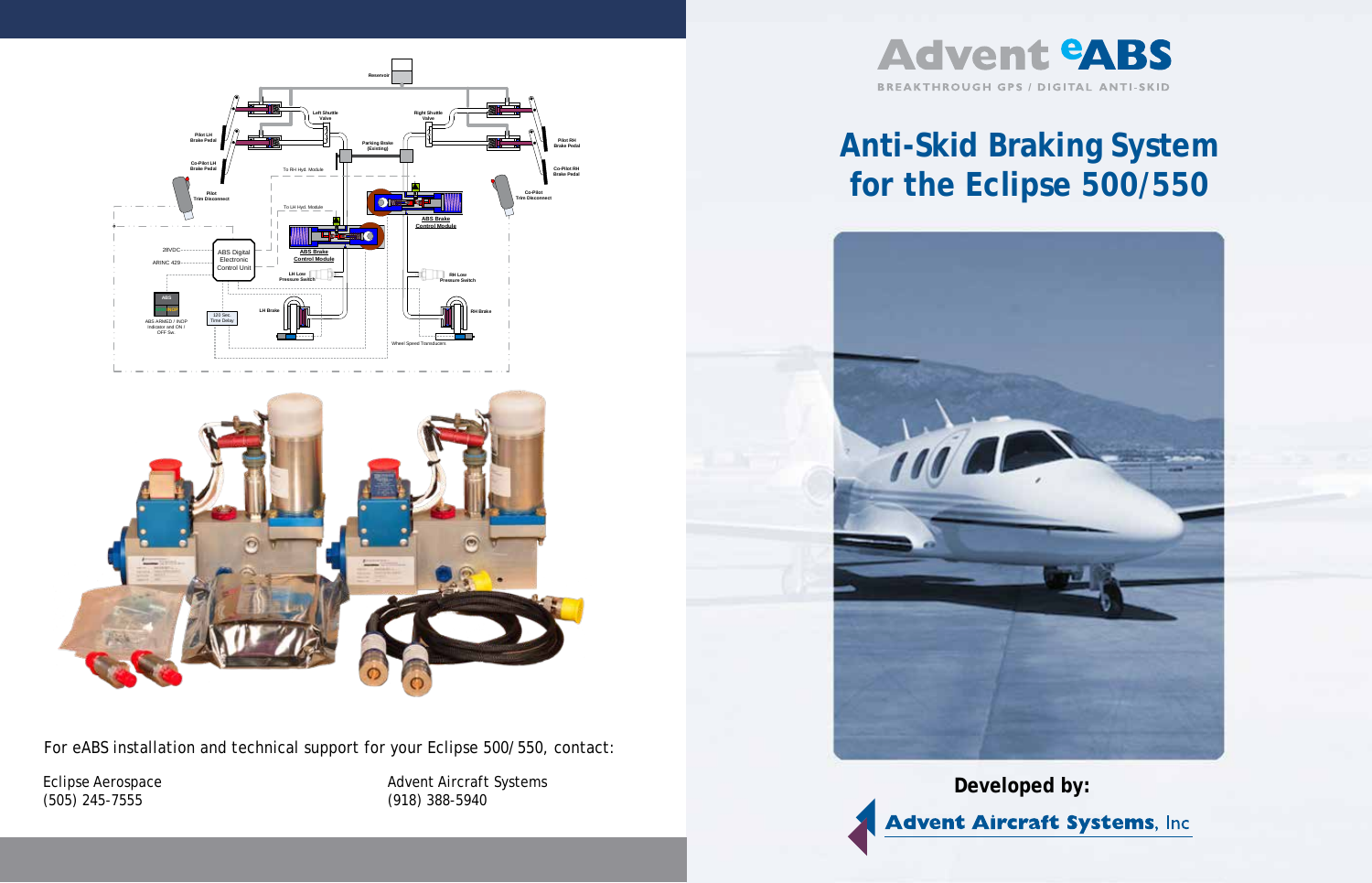

*"This system has exceeded our performance expectations, while experiencing no flatspotting, skidding or tire failure during aggressive ABS ground and flight testing." Cary Winter, CEO - Resurgent Aviation Former Senior VP Engineering Eclipse Aerospace*

*"eABS in our plane has been flawless and a great peace-of-mind component. We know it's there when we might need it. Landed one time at dusk with a runway we didn't know was half iced up. eABS did a great job." Shawn Chaney Owner EA500 N941CM*

*"My home airport is often snow covered. What a difference my eABS brakes make when landing on snow! I just push hard on the brakes, and the pedals do a little dance almost all the way. Well worth the price!" Jeff Rubenstein Owner EA500 N800JR*

Introducing the breakthrough technology Advent eABS™, which brings anti-skid braking for the first time to aircraft with manual braking systems.

Certified for the Eclipse 500/550 in 2013, with over 110 aircraft equipped to date, the proven Advent eABS enables worry-free, effective and performance-enhancing antiskid braking in all runway conditions.

The lightweight system optimizes the landing performance and braking/stopping capabilities of the Eclipse, allowing the pilot to immediately apply full braking on all surfaces, safely and reliably, with full directional control and tactile feedback from the pedals.

Weighing only 38 pounds, the easily-installed system does not require modification to the existing landing gear or master cylinders. *IFMS 2.08 software is required for installa-*



### **ABS Simplicity**

The patented Advent eABS system consists of left and right Brake Control Modules, left and right Wheel-Speed Transducers, a Digital Electronic Control Unit and a cockpit Control Switch and Annunciator.

### **Certified**

The eABS installation is certified in all countries which have certified the Eclipse 500/550. Maintenance is certified as On-Condition, thanks to a completed 20,000 flight cycle test, with a visual inspection at 1500 flight hours.

## **Go Ahead. Stand on the Brakes**

**System Performance** - Better directional control and reduced stopping distance on runways contaminated with debris, water, ice and snow.

**Tire Protection** - Eliminates flat-spotted and blown tires during aggressive stopping on dry or contaminated runways.

**Tactile Feedback** - During anti-skid operation, the brake pedal pushes back, annunciating its operation. This feature will aid the pilot in knowing the braking limits of the airplane.

**Low-Speed Cut-out** - The system will not operate, in antiskid mode, when aircraft speed is below 10 knots.

**Touchdown Protection** - Wheel speed must spin up to at least 85% of aircraft speed before brakes will operate.

**Customer Service & Warranty** - Eclipse technical support, backed by Advent Aircraft Systems, is available on call or in the field. All new eABS components are covered by a two year warranty.

#### **Available Now.**

Available exclusively through Eclipse Aerospace for \$79,950, fully installed. Special offers may be available. The easy-toinstall system requires minimal downtime, usually no more than 10 working days.